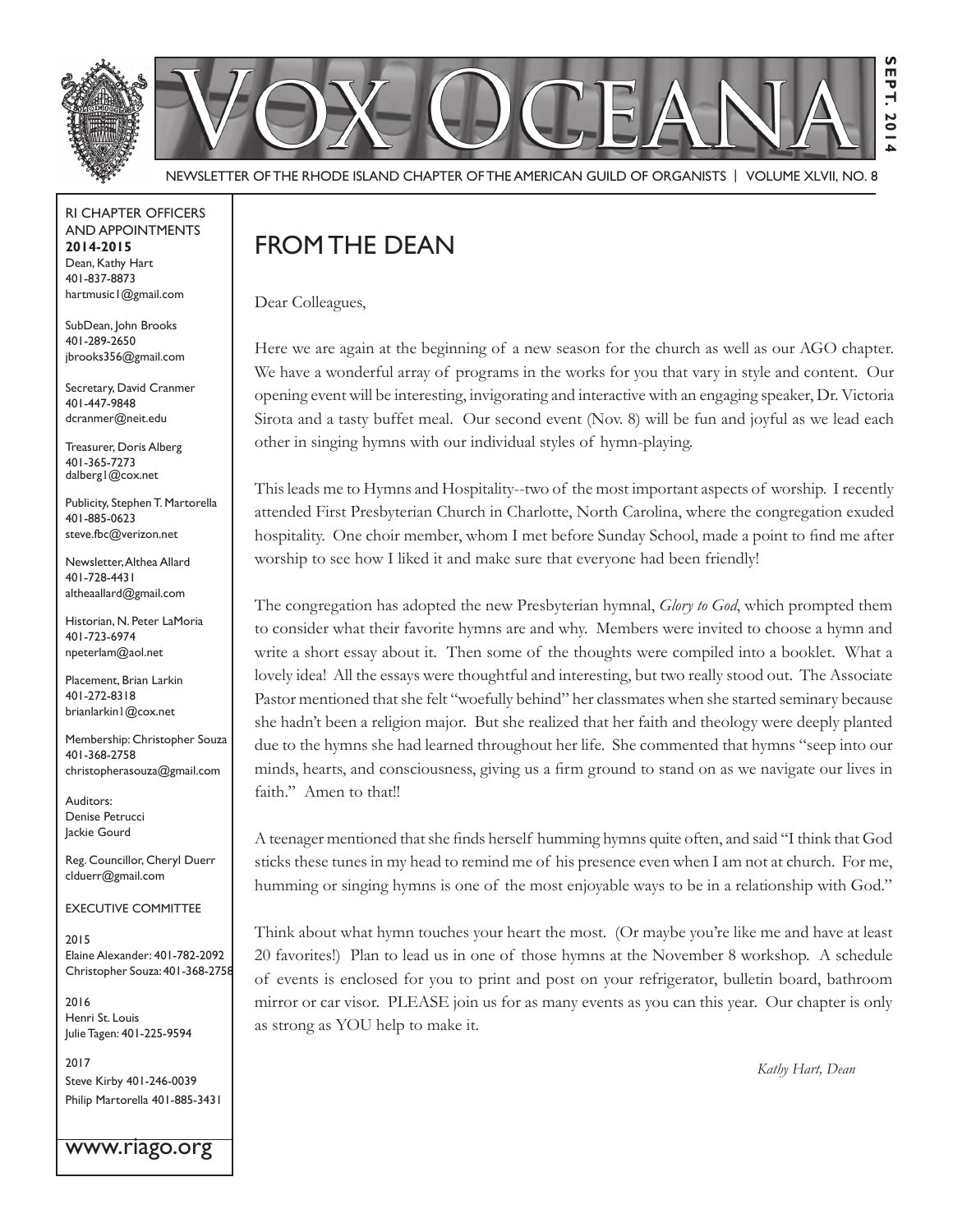## rIaGo sChedule of eVeNts

**Friday, September 19 at 7:00pm**:Dinner and program at St. Paul's Church, Park Place, Pawtucket

#### **Saturday, November 8 at 10:00am**: Hymn Playing II:

 Individual members accompany hymns as we sing. A time to share our creativity and inspire each other!

### orGaN sCholarshIp

Assumption College in Worcester, MA, will offer a full tuition scholarship for an Organ Scholar, renewable yearly, beginning in the fall of 2015.

Application deadline is January 15, 2015 For more information, contact: Dr. Michelle Graveline, Professor of Music, mgraveli@assumption.edu

### plaCemeNt lIstINGs

| Contact Brian Larkin (272-8318) for more details or changes.                                                                                        |       |
|-----------------------------------------------------------------------------------------------------------------------------------------------------|-------|
| Congregational Church of Mansfield (UCC)<br>17 West Street, Mansfield, MA 02048<br>Carol Sosman Ham: 508-339-4793<br>O/ChM Austin 2manual 16K       | 10/13 |
| Trinity Lutheran Church<br>100 High Street, Ashaway, RI 02804<br>Robert Manke, 401-378-8596<br>O/CM 2-manual, unknown builder 9-11K                 | 4/14  |
| Holy Trinity Episcopal<br>446 Hamilton Street, Southbridge, MA 01550<br>holytrinitysouthbridge@gmail.com<br>Organist/ChM, Laws/ 2 man/ 21 rks 8-10K | 6/14  |
| Trinity Episcopal<br>139 Ocean Avenue, Pawtuxet Village, Cranston, RI 02905<br>Rev Marsue Harris, trinitypaw@gma<br>Organist/ChM, 15,600            | 6/14  |
| St. Paul's Episcopal<br>55 Main Street, Wickford, RI<br>Canon Virginia Heistand 294-4357<br>Stuart 2/13 tracker 20-25K O/ChM                        | 8/14  |

#### **SUBMISSIONS**

DEADLINE: 20th of each month. SUBMISSIONS: Send Word or Text files to altheaallard@gmail.com or to Althea Allard, 166 Suffolk Ave., Pawtucket, RI 02861. ADVERTISING: Word doc, PDF (print ready), JPG (high resolution), or TIFF. All files should be grayscale at 300 dpi resolution. Email to altheaallard@gmail.com

# SUBSTITUTE LISTINGS

*Contact Brian Larkin (272-8318) with changes.*

AVAILABLE SUNDAYS & WEEkDAYS

Allard, Althea: 401-728-4431 Casteel, Eden: 401-932-5589 Clarke, Margaret: 401-726-4128 (all) Cranmer, David: 401-447-9848 Funk, Richard: 401-272-0693 (all) Goncharova, Natalya: 401-334-9157 Gourd, Jacqueline: 401-828-4057 (all, no weddings) Johnson, Winfred: 401-847-8548 (interim) Jones, Philip:508-427-0081 Kohl, Karen: 401-787-2695 (please inquire) Lee, Saeah: 781-664-3958 Madubata, Chiduzie: 301-919-9632 (please inquire) Morgan, James: 401-737-5398 (all) Norton-Jackson, Diana: 401-783-0402 (no weddings, \$150 min) Phelps, Howard: 508-224-8475 (please inquire) Scheibert, Beverly Jerold: 508-339-0579 (all, weddings/funerals) Schneider, Adam: 401-946-5168 (No weddings) Tagen, Julia L.: 401-885-7438 (all, weddings/funerals/interim) Taylor, Terry: 401-253-9030 Vecchio, Gina: 401-954-2163 Vinson, Duncan: 401-932-8191 (July&Aug for Sun./weddings etc.) Westhaver, Verna: 401-683-2636 (substitute/interim) Wiant, William: 401-683-3178 (all, weddings/funerals) Wilson, Lawrence: 860-857-5493 (please inquire)

#### AVAILABLE WEEkDAYS ONLY

Black, John: 401-245-2356 (all, available Saturdays & weekdays) Brown, Ronald: 508-222-0824 (funerals only) Cienniwa, Paul: 617-466-9042 (\$150 min, no Sun. a.m.) Conboy, Lois: 401-658-3838 (please inquire) Hart, kathy: 401-837-8873 (funerals) Larkin, Brian: 401-272-8318 (weddings/memorials/funerals/consultant) Markham, Susan: 401-821-6786 (no Sun. a.m.) Martorella, Philip: 401-885-3431 (no Sun. a.m.) Nicholson, Nancy: 401-521-9097 (all) Nolan, Robert: 401-884-7172 (available to provide all needs) Sobaje, Martha: 401-626-0099 (weddings, funerals) Valentine, Bro. Enoch J: 401-440-4784 (all, weddings/funerals)

## are you all paId up?

Please be sure to pay your AGO dues ASAP (if you haven't already). Don't miss out on the magazine or the news of our chapter. Make sure your personal info is correct in the system! If you have questions about dues, please contact Christopher Souza.

adVertIsING rates

1/4-page ad (3.5"W x 5"H): \$18 -or- 1/8-page ad (3.5"W x 2.5"H): \$10 Flyers you provide (for RIAGO members): \$10. Make checks out to RIAGO and mail to Althea Allard by the 20th.